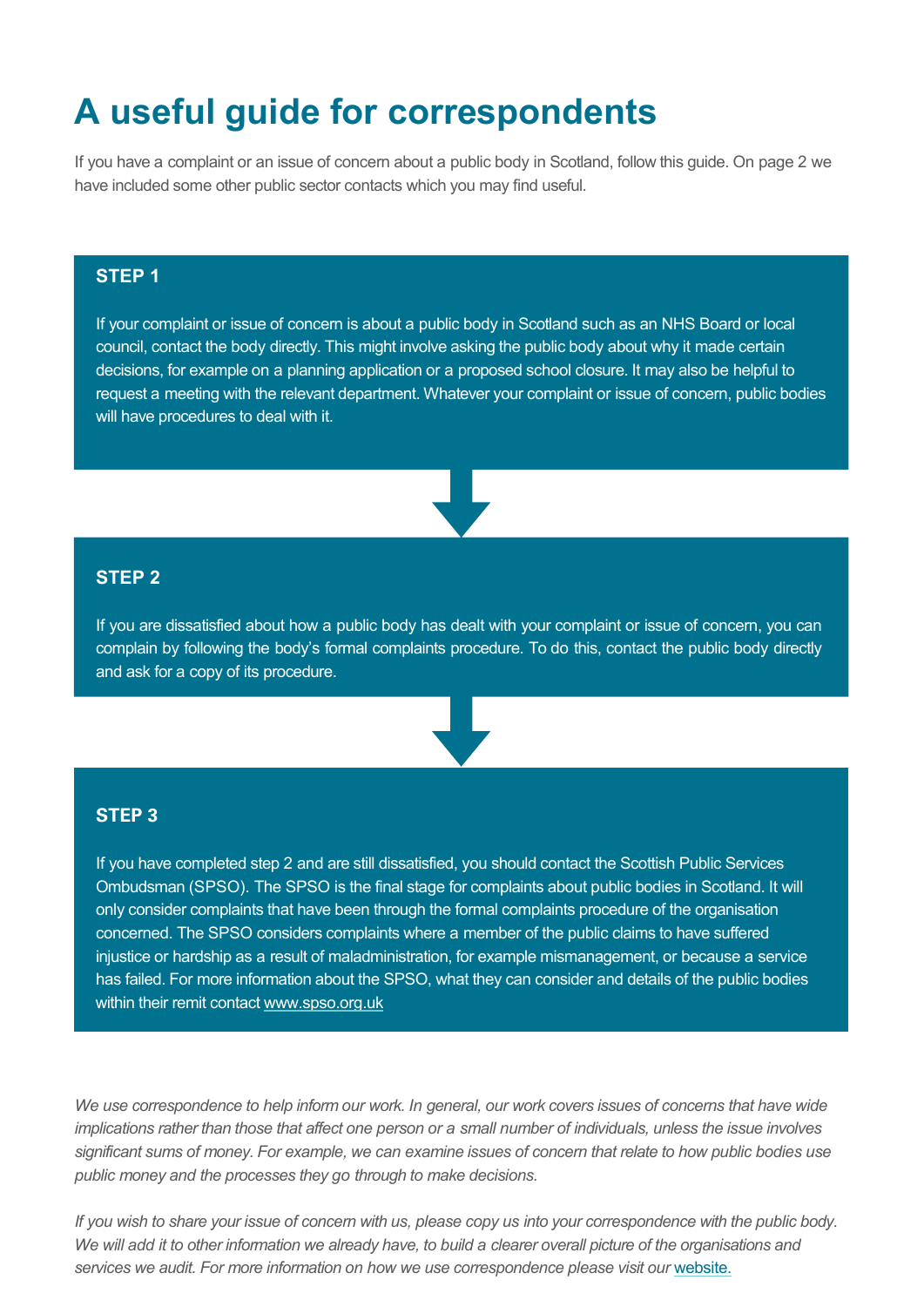# **Useful Contact information for other public bodies**

We may not be the appropriate people to take up an issue of concern that you wish to raise about a public body. The list below provides information and contact details of public services in Scotland and public bodies and regulators associated with them. When someone approaches us with an issue of concern we often refer them to a body on this list if we feel they are better placed than us to help. You may find it helpful to refer to this list before you contact us to check that we are best placed to deal with your issue of concern.

We annually review and update this list based on our experience of the correspondence we receive and how often we refer correspondents to another public body.

| <b>Public service or issue</b>                                                                                      | <b>Organisation</b>                                                                  | <b>What their remit covers</b>                                                                                                                                                                                                    | How to contact them                               |  |
|---------------------------------------------------------------------------------------------------------------------|--------------------------------------------------------------------------------------|-----------------------------------------------------------------------------------------------------------------------------------------------------------------------------------------------------------------------------------|---------------------------------------------------|--|
| Care services, such as care<br>homes for adults, nurseries                                                          | <b>Care Inspectorate</b>                                                             | Regulates and inspects<br>services to make sure<br>they meet the right<br>standards                                                                                                                                               | www.careinspectorate.com                          |  |
| Debt, money advice                                                                                                  | <b>Citizens Advice</b><br><b>Scotland</b>                                            | Independent<br>and free<br>advice                                                                                                                                                                                                 | www.cas.org.uk/bureaux                            |  |
| Conduct of MSPs, councillors<br>and members of public bodies                                                        | <b>Commissioner for</b><br><b>Ethical Standards</b><br>in Public Life<br>in Scotland | Investigates<br>complaints                                                                                                                                                                                                        | www.ethicalstandards.org.uk                       |  |
| Discrimination and human rights,<br>including work-based<br>discrimination                                          | <b>Equality Advisory</b><br><b>Support Service</b>                                   | National helpline and<br>advice service                                                                                                                                                                                           | www.equalityadvisorysupportservice.<br><u>com</u> |  |
| Fraud within the NHS                                                                                                | <b>NHS-Counter</b><br><b>Fraud Services</b>                                          | <b>Provides NHSScotland</b><br>with a counter fraud<br>service through the<br>prevention, detection and<br>investigation of fraud,<br>embezzlement, theft,<br>corruption and other<br>irregularities                              | www.cfs.scot.nhs.uk                               |  |
| Unresolved complaints about<br>your internet or telephone<br>provider                                               | <b>Ombudsman</b><br>Services-<br><b>Communications</b>                               | Independent free service<br>for consumers, they handle<br>disputes between<br>communication companies<br>that are signed up to their<br>scheme and consumers<br>(domestic customers and<br>small businesses<br>Approved by Ofcom, | www.ombudsman-services.org/                       |  |
| Charities, including community<br>groups, religious charities,<br>schools, universities and major<br>care providers | <b>OSCR (Scottish</b><br><b>Charity Regulator)</b>                                   | Regulates and maintains<br>the registrar for over<br>23,500 Scottish charities                                                                                                                                                    | www.oscr.org.uk                                   |  |
| Police and policing                                                                                                 | <b>Police</b><br><b>Investigations and</b><br><b>Review</b><br><b>Commissioner</b>   | Independent scrutiny of<br>how police bodies respond<br>to complaints. Investigates<br>serious incidents involving<br>the police                                                                                                  | www.pirc.scotland.gov.uk                          |  |
|                                                                                                                     |                                                                                      | <b>Continue</b>                                                                                                                                                                                                                   |                                                   |  |